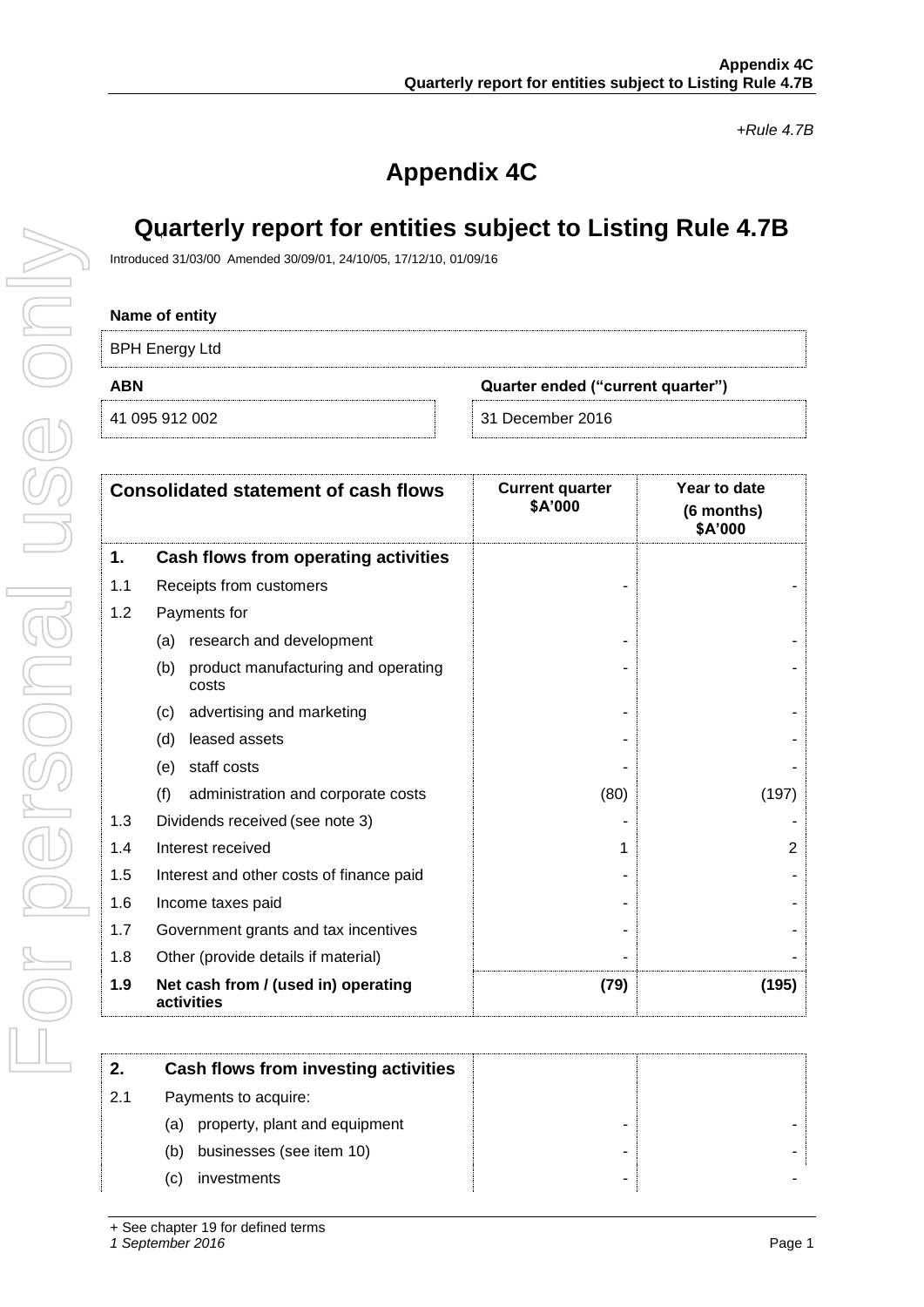|     | <b>Consolidated statement of cash flows</b>       | <b>Current quarter</b><br>\$A'000 | Year to date<br>(6 months)<br>\$A'000 |
|-----|---------------------------------------------------|-----------------------------------|---------------------------------------|
|     | (d)<br>intellectual property                      |                                   |                                       |
|     | other non-current assets<br>(e)                   |                                   |                                       |
| 2.2 | Proceeds from disposal of:                        |                                   |                                       |
|     | property, plant and equipment<br>(a)              |                                   |                                       |
|     | (b)<br>businesses (see item 10)                   |                                   |                                       |
|     | (c)<br>investments                                |                                   |                                       |
|     | (d)<br>intellectual property                      |                                   |                                       |
|     | other non-current assets<br>(e)                   |                                   |                                       |
| 2.3 | Cash flows from loans to other entities           |                                   |                                       |
| 2.4 | Dividends received (see note 3)                   |                                   |                                       |
| 2.5 | Other (provide details if material)               |                                   |                                       |
| 2.6 | Net cash from / (used in) investing<br>activities | 50                                | 50                                    |

| 3.   | Cash flows from financing activities                                           |      |       |
|------|--------------------------------------------------------------------------------|------|-------|
| 3.1  | Proceeds from issues of shares                                                 |      | 553   |
| 3.2  | Proceeds from issue of convertible notes                                       |      |       |
| 3.3  | Proceeds from exercise of share options                                        |      |       |
| 3.4  | Transaction costs related to issues of<br>shares, convertible notes or options |      |       |
| 3.5  | Proceeds from borrowings                                                       |      |       |
| 3.6  | Repayment of borrowings                                                        | (50) | (50)  |
| 3.7  | Transaction costs related to loans and<br>borrowings                           |      |       |
| 3.8  | Dividends paid                                                                 |      |       |
| 3.9  | Other (provide details if material)                                            |      |       |
| 3.10 | Net cash from / (used in) financing<br>activities                              | (50) | (503) |

| -4. | Net increase / (decrease) in cash and<br>cash equivalents for the period |      |       |
|-----|--------------------------------------------------------------------------|------|-------|
| 4.1 | Cash and cash equivalents at beginning of<br>quarter/year to date        | 549  | 112   |
| 4.2 | Net cash from / (used in) operating<br>activities (item 1.9 above)       | (79) | (195) |
| 4.3 | Net cash from / (used in) investing activities<br>(item 2.6 above)       | (50) | 503   |
| 4.4 | Net cash from / (used in) financing activities<br>(item 3.10 above)      |      |       |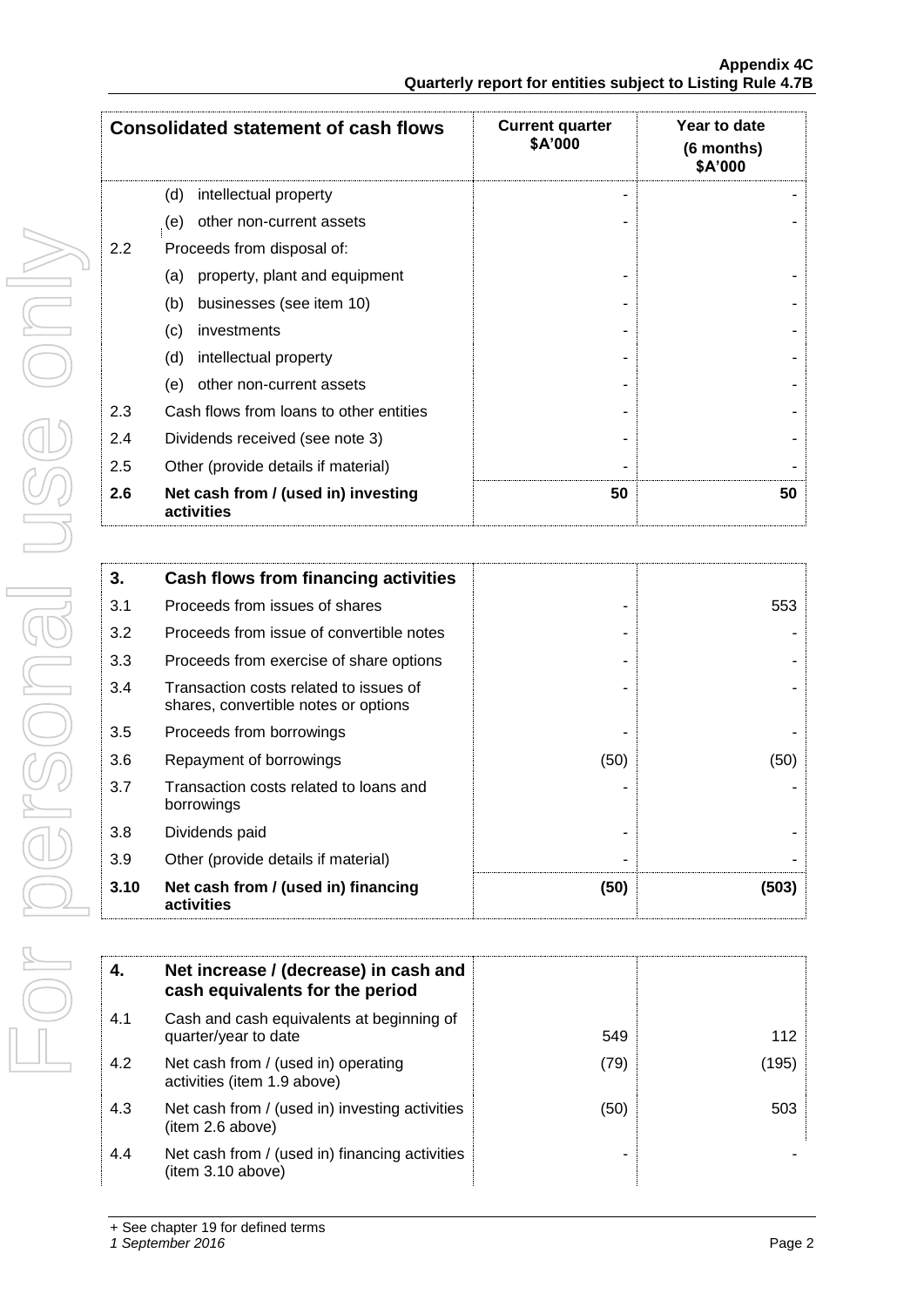|     | Consolidated statement of cash flows                 | <b>Current quarter</b><br>\$A'000 | Year to date<br>(6 months)<br>\$A'000 |
|-----|------------------------------------------------------|-----------------------------------|---------------------------------------|
| 4.5 | Effect of movement in exchange rates on<br>cash held |                                   |                                       |
| 4.6 | Cash and cash equivalents at end of<br>quarter       | 420                               | 420                                   |

| 5.  | Reconciliation of cash and cash<br>equivalents<br>at the end of the quarter (as shown in the<br>consolidated statement of cash flows) to the<br>related items in the accounts | <b>Current quarter</b><br>\$A'000 | <b>Previous quarter</b><br>\$A'000 |
|-----|-------------------------------------------------------------------------------------------------------------------------------------------------------------------------------|-----------------------------------|------------------------------------|
| 5.1 | <b>Bank balances</b>                                                                                                                                                          | 411                               | 540                                |
| 5.2 | Call deposits                                                                                                                                                                 | 9                                 | 9                                  |
| 5.3 | <b>Bank overdrafts</b>                                                                                                                                                        |                                   |                                    |
| 5.4 | Other (provide details)                                                                                                                                                       | -                                 |                                    |
| 5.5 | Cash and cash equivalents at end of<br>quarter (should equal item 4.6 above)                                                                                                  | 420                               | 549                                |

| 6.  | Payments to directors of the entity and their associates                                                    | <b>Current quarter</b><br>\$A'000 |
|-----|-------------------------------------------------------------------------------------------------------------|-----------------------------------|
| 6.1 | Aggregate amount of payments to these parties included in item 1.2                                          | (6)                               |
| 6.2 | Aggregate amount of cash flow from loans to these parties included<br>in item $2.3$                         |                                   |
| 6.3 | Include below any explanation necessary to understand the transactions included in<br>items $6.1$ and $6.2$ |                                   |

Consulting fees to associate

| 7.  | Payments to related entities of the entity and their<br>associates                                          | <b>Current quarter</b><br><b>\$A'000</b> |
|-----|-------------------------------------------------------------------------------------------------------------|------------------------------------------|
| 7.1 | Aggregate amount of payments to these parties included in item 1.2                                          |                                          |
| 7.2 | Aggregate amount of cash flow from loans to these parties included<br>in item $2.3$                         |                                          |
| 7.3 | Include below any explanation necessary to understand the transactions included in<br>items $7.1$ and $7.2$ |                                          |

For personal use only Forersonal use only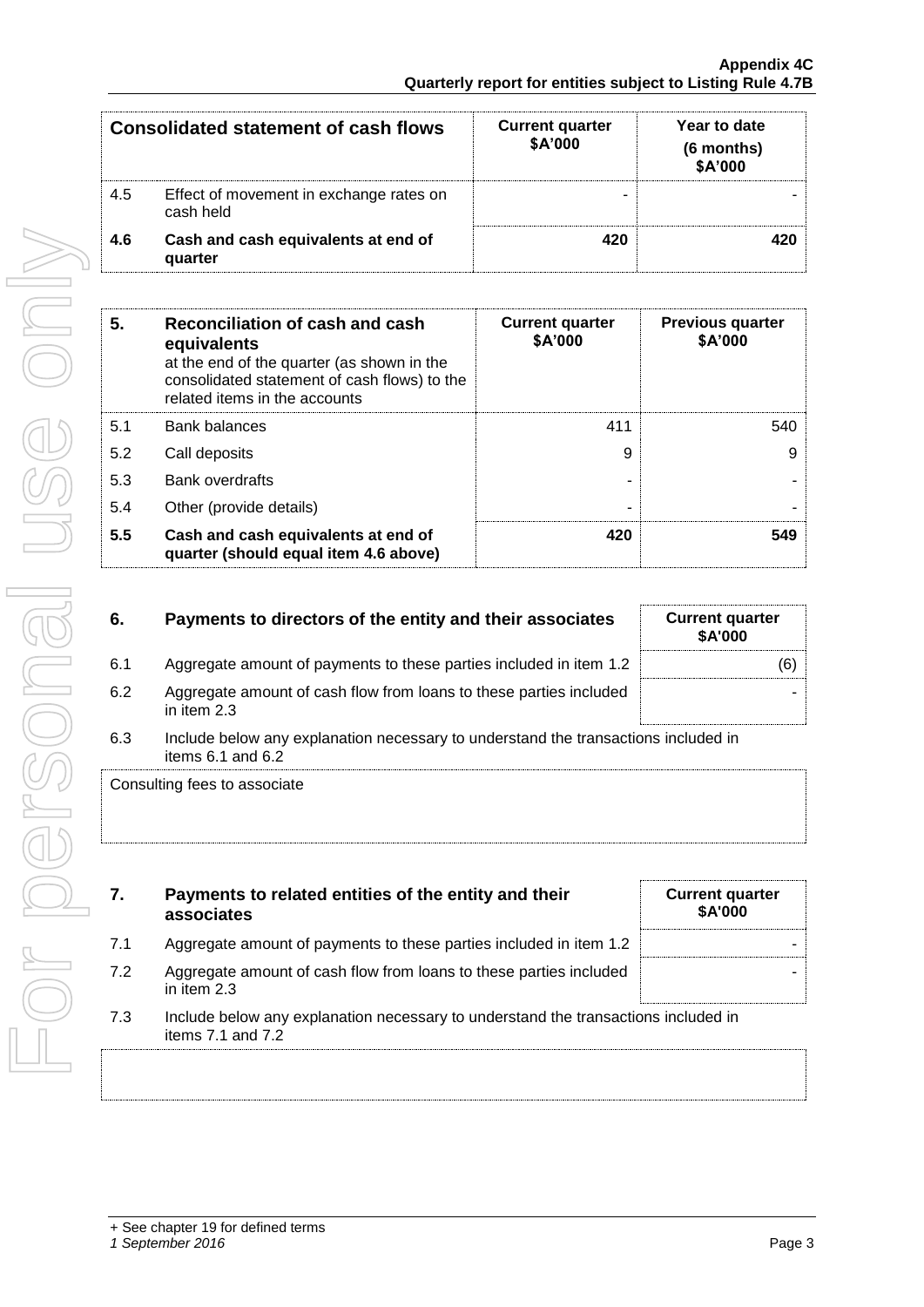| 8. | <b>Financing facilities available</b> |
|----|---------------------------------------|
|    | Add notes as necessary for an         |
|    | understanding of the position         |
|    |                                       |

- 8.1 Loan facilities
- 8.2 Credit standby arrangements
- 8.3 Other (please specify)

| <b>Total facility amount</b><br>at quarter end<br>\$A'000 | Amount drawn at<br>quarter end<br>\$A'000 |
|-----------------------------------------------------------|-------------------------------------------|
|                                                           |                                           |
|                                                           |                                           |
|                                                           |                                           |

8.4 Include below a description of each facility above, including the lender, interest rate and whether it is secured or unsecured. If any additional facilities have been entered into or are proposed to be entered into after quarter end, include details of those facilities as well.

| 9.  | <b>Estimated cash outflows for next quarter</b> | \$A'000 |
|-----|-------------------------------------------------|---------|
| 9.1 | Research and development                        |         |
| 9.2 | Product manufacturing and operating costs       |         |
| 9.3 | Advertising and marketing                       |         |
| 9.4 | Leased assets                                   |         |
| 9.5 | Staff costs                                     |         |
| 9.6 | Administration and corporate costs              | (139)   |
| 9.7 | Other (provide details if material)             |         |
| 9.8 | <b>Total estimated cash outflows</b>            | (139)   |

| 10.  | Acquisitions and disposals of<br>business entities<br>(items $2.1(b)$ and $2.2(b)$ above) | <b>Acquisitions</b> | <b>Disposals</b> |
|------|-------------------------------------------------------------------------------------------|---------------------|------------------|
| 10.1 | Name of entity                                                                            |                     |                  |
| 10.2 | Place of incorporation or<br>registration                                                 |                     |                  |
| 10.3 | Consideration for acquisition or<br>disposal                                              |                     |                  |
| 10.4 | Total net assets                                                                          |                     | -                |
| 10.5 | Nature of business                                                                        |                     |                  |